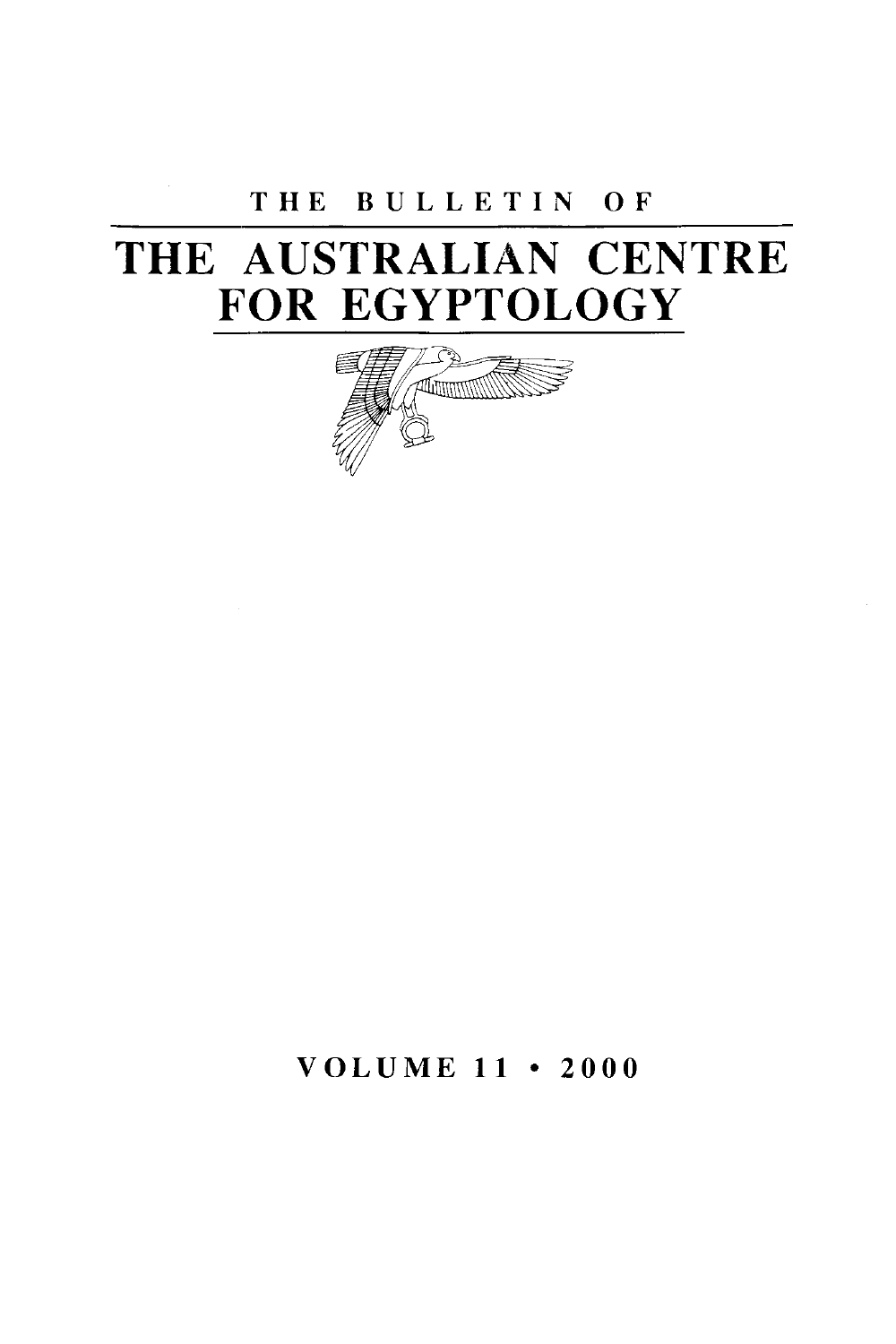Editor: Dr. Michael Birrell

Editorial Board: Prof. Naguib Kanawati Dr. Boyo Ockinga Dr. Ann McFarlane Dr. E. Christiana Köhler

> *All rights reserved ISSN: 1035-7254*

*Published by: The Australian Centre for Egyptology Macquarie University, Sydney, N.S.W. 2109, Australia* 

*Printed by: Southwood Press Pty. Ltd 80 Chapel Road, Marrickville, N.S.W. 2204, Australia*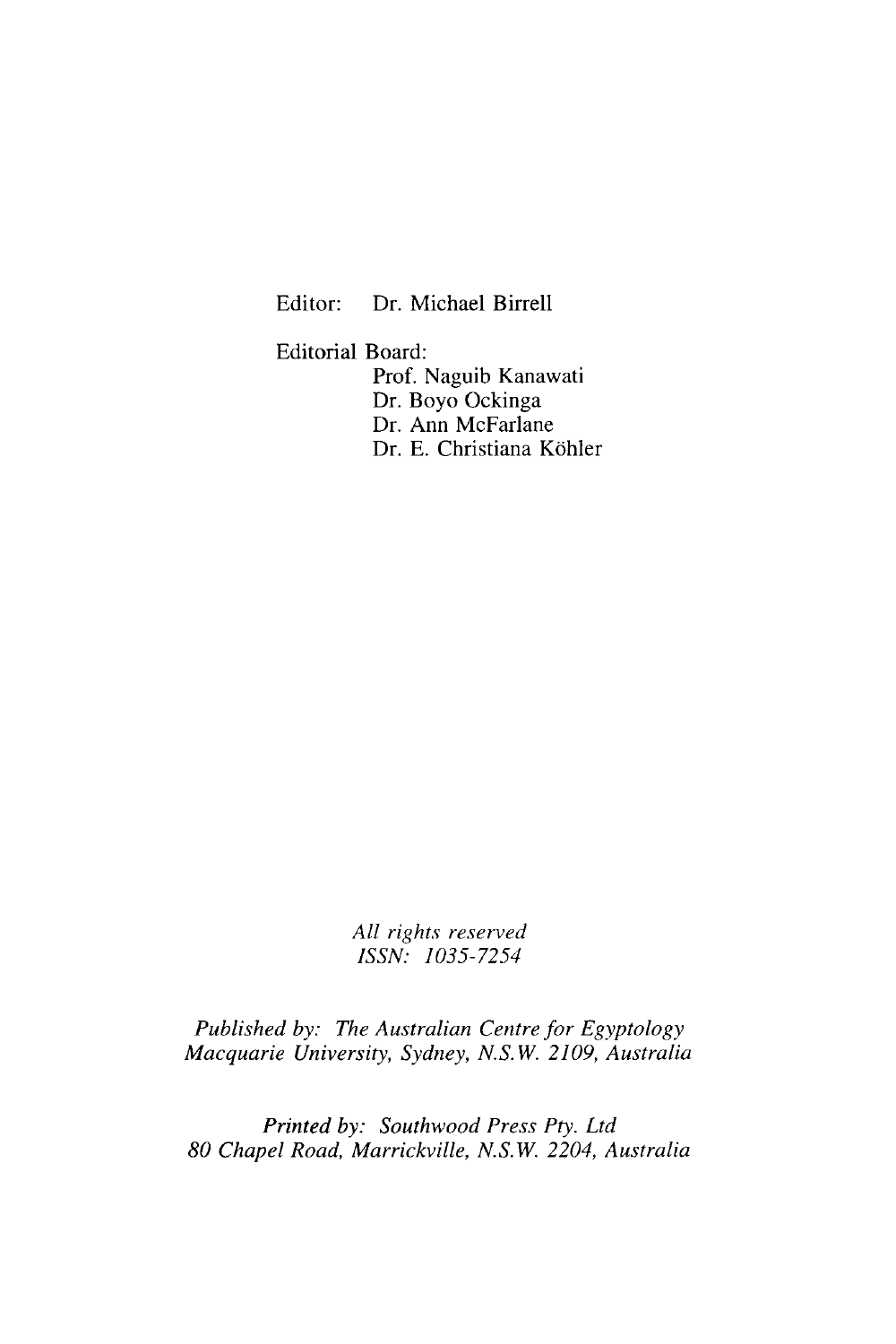# **CONTENTS**

| Editorial Foreword                                                                                                    |                      | 5   |
|-----------------------------------------------------------------------------------------------------------------------|----------------------|-----|
| Fencing in Ancient Egypt                                                                                              | Joan Beck            | 7   |
| Portcullis Stones: Tomb Security during<br>the Early Dynastic Period                                                  | Michael Birrell      | 17  |
| A Small Church at Ismant el-Kharab:<br>Ancient Kellis                                                                 | Gillian E. Bowen     | 29  |
| Kinship and the Emergence of the State in<br>Egypt                                                                    | Marcelo Campagno     | 35  |
| Excavations at Ismant el-Kharab in 2000:<br>A Brief Report                                                            | Colin A. Hope        | 49  |
| Notes on the Tomb of Setka at Qubbett el-Hawa,<br>Aswan                                                               | Michael R. Jenkins   | 67  |
| Excavations in the Early Dynastic Cemetery at<br>Helwan. A Preliminary Report of the 1998/99<br>and 1999/2000 Seasons | E. Christiana Köhler | 83  |
| Akhenaten: Monotheist? Polytheist?                                                                                    | <b>Rolf Krauss</b>   | 93  |
| Theben Tomb 233 - Saroy Regains an Identity                                                                           | Boyo G. Ockinga      | 103 |
| Plates                                                                                                                |                      | 115 |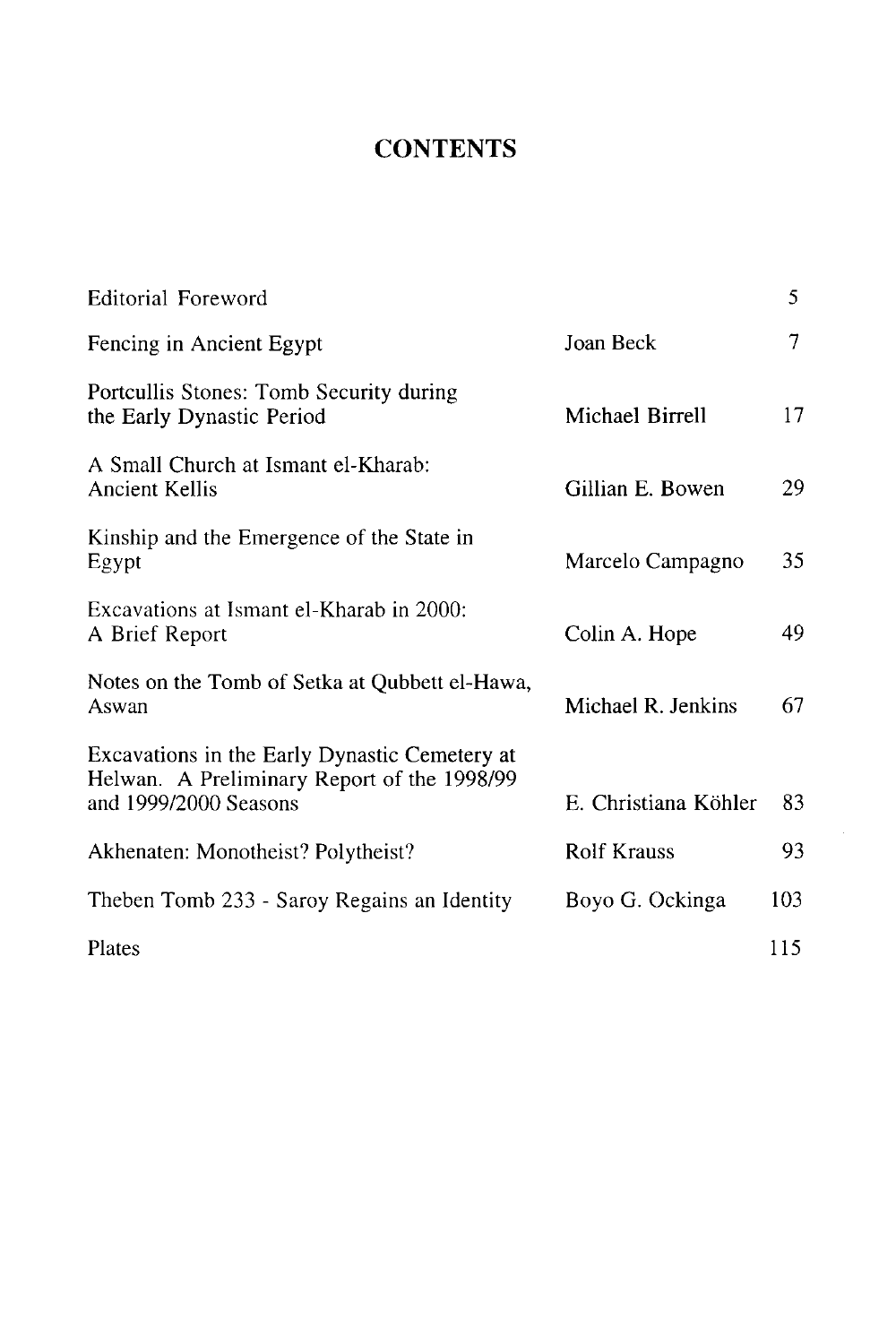# **PORTCULLIS STONES: TOMB SECURITY DURING THE EARLY DYNASTIC PERIOD**

Michael Birrell, Macquarie University

Macquarie University has been excavating at the Early Dynastic cemetery site of Helwan for the past three seasons (see the article by Kohler herein). During the recent season (November 1999-January 2000) a small mastaba tomb was excavated in Operation 4. The tomb, identified as Tomb 4/4, consists of a 5 m deep brick-filled staircase leading to a subterranean antechamber and burial chamber (Figure 1). A limestone portcullis stone that was lowered down a specially formed slot created in front of the entrance blocked the doorway to the tomb. Behind the stone, a mortared mudbrick wall had been built across the doorway. At some time after the burial, robbers dug a pit through the fill of the stairway and smashed their way through the portcullis stone, gaining access to the burial chamber and its deposit of grave goods (Plate 1). The thieves disturbed the body and took precious commodities, but they left a rich deposit of calcite vessels and three 'beer-jars', copper utensils and pins to be discovered by the Macquarie Project. The discovery of a tomb with portcullis stone in situ provides an opportunity to place this building practice in context.

The portcullis used in Tomb 4/4 was carved from a slab of porous limestone and measured 1.29 m high by 91 cm wide by 12.5 cm thick. Considering the fact that limestone weighs 1.8-2.5 tons/m<sup>3</sup>, the stone weighed approximately 300 kg. The edges of the portcullis were not perfectly squared, being slightly rounded and roughly formed. There were no holes pierced through the stone to assist in lowering it. The slot created in front of the doorway was considerably larger than the stone, being 1.23 m wide and 30 cm thick. The tombs at Helwan are excavated into the compacted gravels of the Wadi Hof palaeofan rather than in solid limestone strata as at Saqqara. Stone for portcullises could not have been obtained from the immediate vicinity and it was undoubtedly cut from the nearby quarries of Ma'sara/Tura and then presumably dragged on a sled to the cemetery.<sup>2</sup> Helwan preserves a large number of tombs that were protected using portcullises, the availability of good quality stone obviously having a part to play in their regular employment (Plate 2).

Portcullis stones rank amongst the earliest use of monumental stone in Egypt, and the desire for such stones must have facilitated the development of stone masonry. In their day, they provided the most sophisticated method of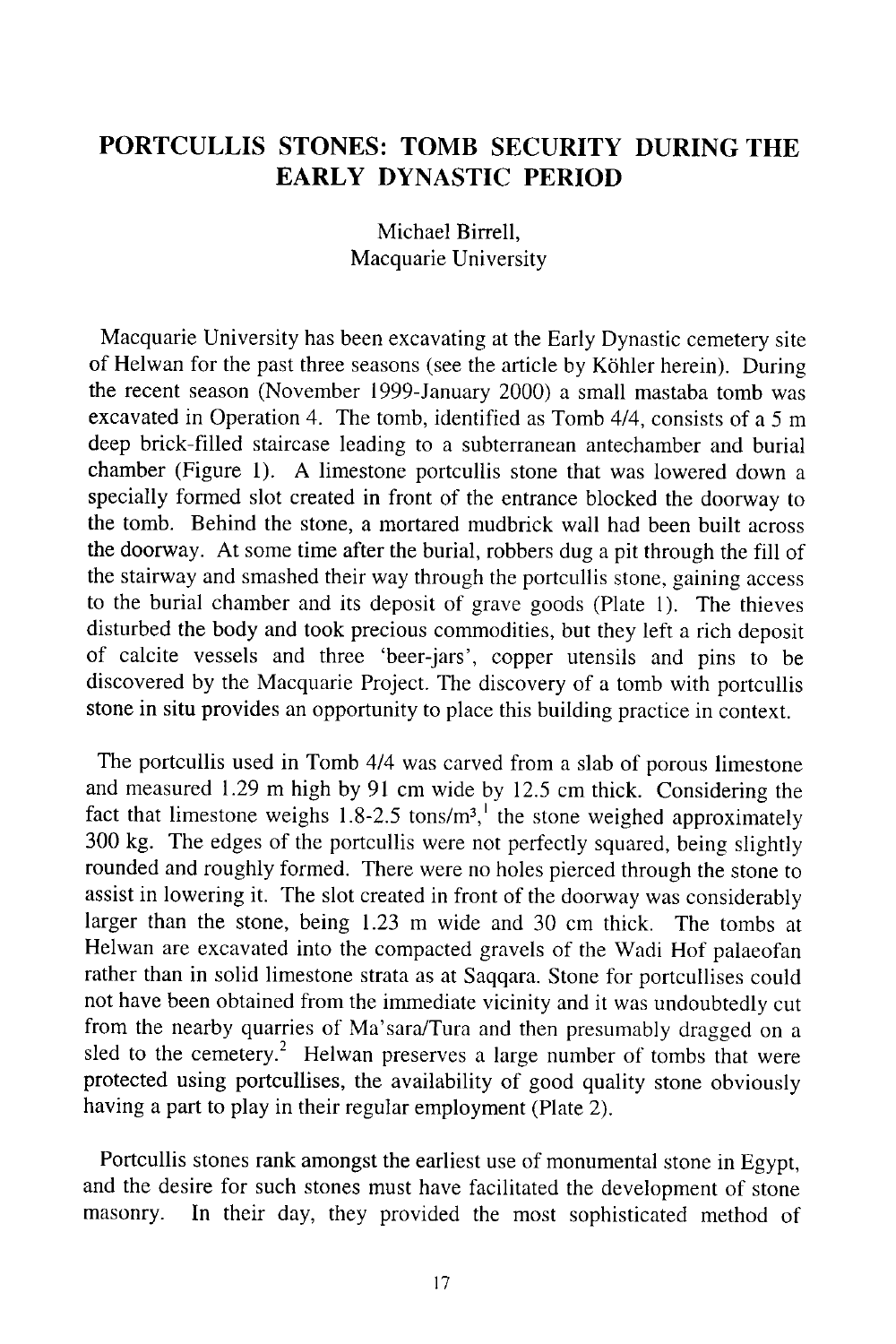securing a tomb. However, as more elaborate methods were employed, thieves found ways to circumvent them. As a result, this method of tomb security was used for only a relatively short period of time, but was retained much longer in royal burials. In private tombs, portcullis stones appear in the First Dynasty and they are largely supplanted by the Third Dynasty when shaft tombs became more common.

One of the earliest examples of a portcullis was that in a large pit tomb at Hierakonpolis. The tomb, identified as T2, contains an early example of the use of stone as a blocking for a subterranean burial chamber. It is located at the southern end of the Locality 6 cemetery,<sup>3</sup> and is dated to the Naqada III-Dynasty 1. A large rectangular pit forms the main part of the tomb. On the eastern side of the pit, a small roughly carved chamber was cut, the entrance blocked by two rough-hewn stones made from cherty limestone.



Figure 1. Plan of Tombs 4/4 and 4/5 at Helwan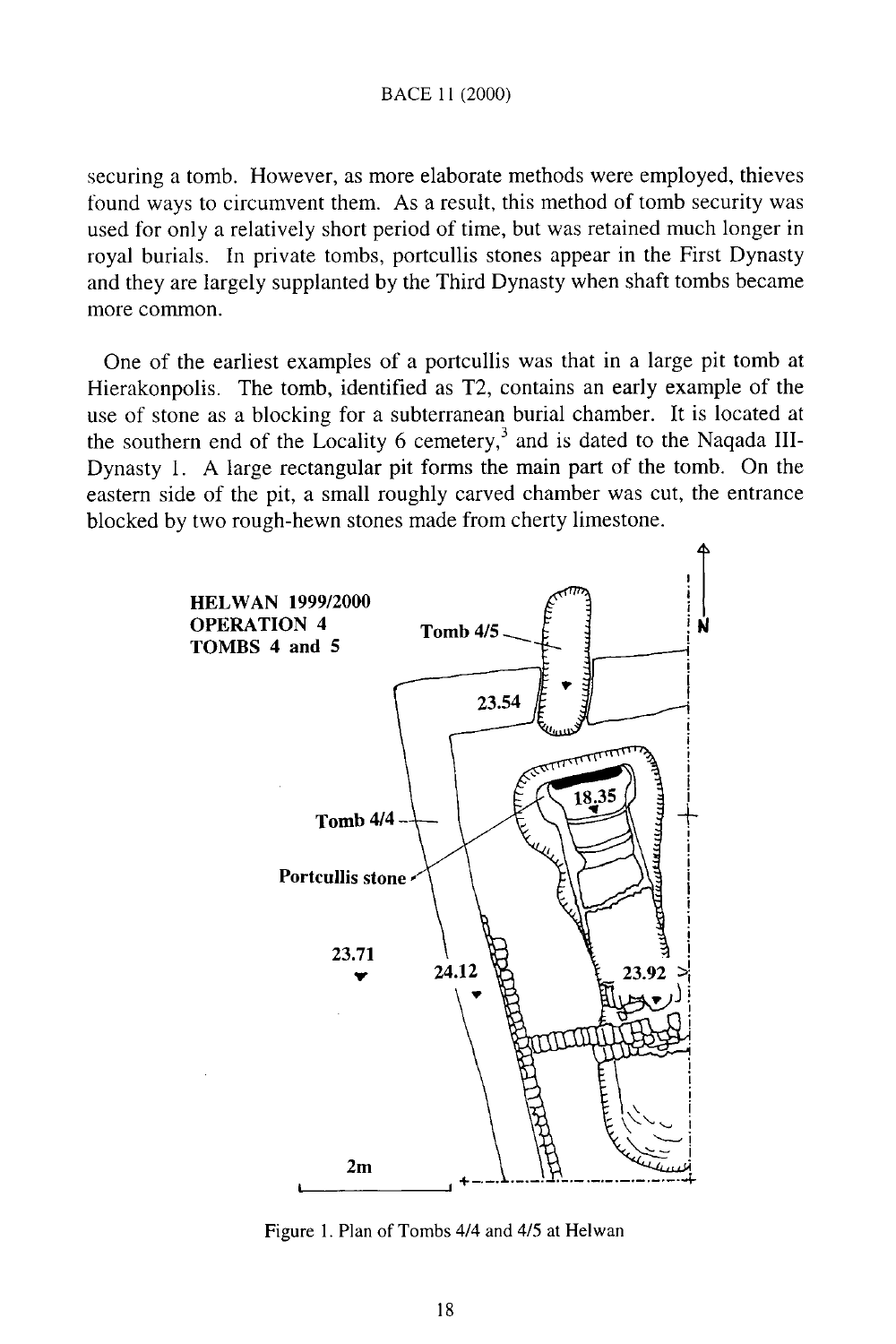#### BIRRELL, PORTCULLIS STONES

The use of stone as a blocking in royal tombs begins in the First Dynasty but remains rather limited. Pit burials roofed with timber covered by a mudbrick mastaba superstructure provided very inadequate security against robbery. As the Egyptians became increasingly adept at the cutting of deeper and more enclosed pit tombs, an incentive developed to use stone blocks for protecting the entrance, since this was the weakest point in the tomb's defences. During the reign of the First Dynasty pharaoh Den, a significant development in tomb protection occurred; the use of a descending staircase and a blocking mechanism.

The tomb of Den consists of a large rectangular pit lined with brick.<sup>4</sup> A brick-lined staircase gave access from the northeast. An emplacement for a blocking of some kind appears at the lower end of the staircase, immediately adjoining the granite threshold observed by Petrie. It measures approximately 2 m wide by 50 cm thick.<sup>3</sup> Nothing survived of the blocking itself but it was probably made of stone. The tomb of King Anedjib, successor of Den, was also approached by a staircase that gave access to a simple brick-lined pit.  $6$  At the base of the staircase was a blocking that fitted into a plaster-lined emplacement created in the mudbrick lining. It measured 2.5 m wide and 25 cm thick.<sup>7</sup> Surprisingly, the tomb was not found sealed by a stone portcullis, but by wooden planks and loose bricks. The wooden planks were about 5 cm thick and were held in place by upright planks placed against them in the groove, the whole outside of the planking then covered by loosely stacked bricks<sup>8</sup> The tomb of king Qaa, last king of the First Dynasty, had a monumental brick lined chamber and staircase entrance. Nine steps gave access to a short horizontal passage. Here a massive limestone block was used for securing the tomb against robbery, the stone inserted into vertical slots. The presence of a blocking stone at this point indicates that the staircase was considered the weakest point in the tomb security, and suggests that the lower part of the staircase was roofed with substantial quantities of mudbrick.

There is clear evidence to suggest that First Dynasty private tombs were being robbed shortly after the burial had taken place.<sup>10</sup> The architects of the tombs were forced to devise more elaborate ways of securing the burial. The private tombs at Saqqara demonstrate a steady development in security that parallels the royal tombs at Abydos. Early First Dynasty tombs have a pit as the burial chamber, the mastaba superstructure created after the inhumation. During the reign of King Den, stairway entrances appear in private tombs with the stair closed by a slab of limestone.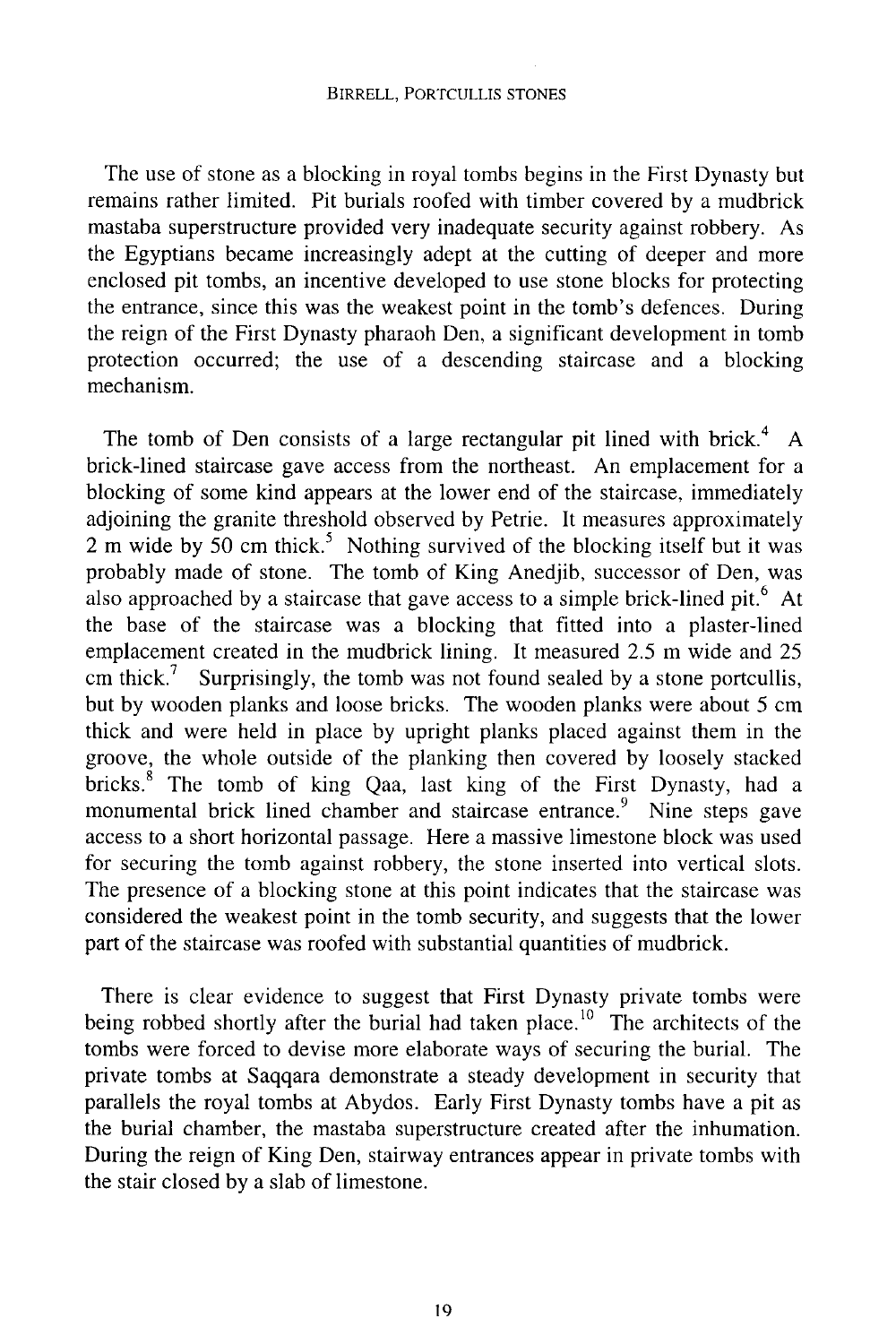## BACE 11 (2000)

The tomb of Hemaka at Saqqara (no.3035), dated to the reign of King Den, has a very sophisticated portcullis system consisting of a number of limestone blocks and ranks as one of the earliest private tombs using stone.<sup>11</sup> The tomb consists of a monumental superstructure that measures 57.3 by 26 m. The substructure consists of a large open pit originally roofed with timber, and three rockcut chambers opening off it. Access to the pit was via a staircase that was sealed by three massive portcullis stones (Figure 2). They were located 3.2 m, 4.85 m and 7.55 m from the head of the staircase, the emplacements for the upper two being recognisable by grooves cut into the bedrock through which the stairs descend. The first two stones were removed at some time in antiquity but in the third groove part of the portcullis stone survives in situ. It is made of limestone and is 2.21 m wide and 35 cm thick, the sides of the stone being bevelled and well fashioned. Four semi-circular grooves were cut vertically down both broad sides of the stone, the channels meeting underneath; the grooves are 5 cm thick. These grooves were apparently designed to house the ropes that lowered the very heavy stones into position.



Figure 2. Section drawing of the mastaba of Hemaka at Saqqara Adapted from Emery, *Hemaka,* fig.2

The burial chamber of the tomb of Hemaka, which opens off the main pit, was itself blocked by another large portcullis stone. This rested flush in front of the entrance rather than being lowered into a recess.<sup>12</sup> The stone was originally pierced near the upper edge by 3 holes but as the upper edge of the stone is badly damaged, only two holes were visible. The stone is 1.53 m wide and 25 cm thick, both broad surfaces containing vertical grooves in which ropes were apparently run. The stone offered no real resistance to the thieves who first plundered the burial chamber by breaking through the base of the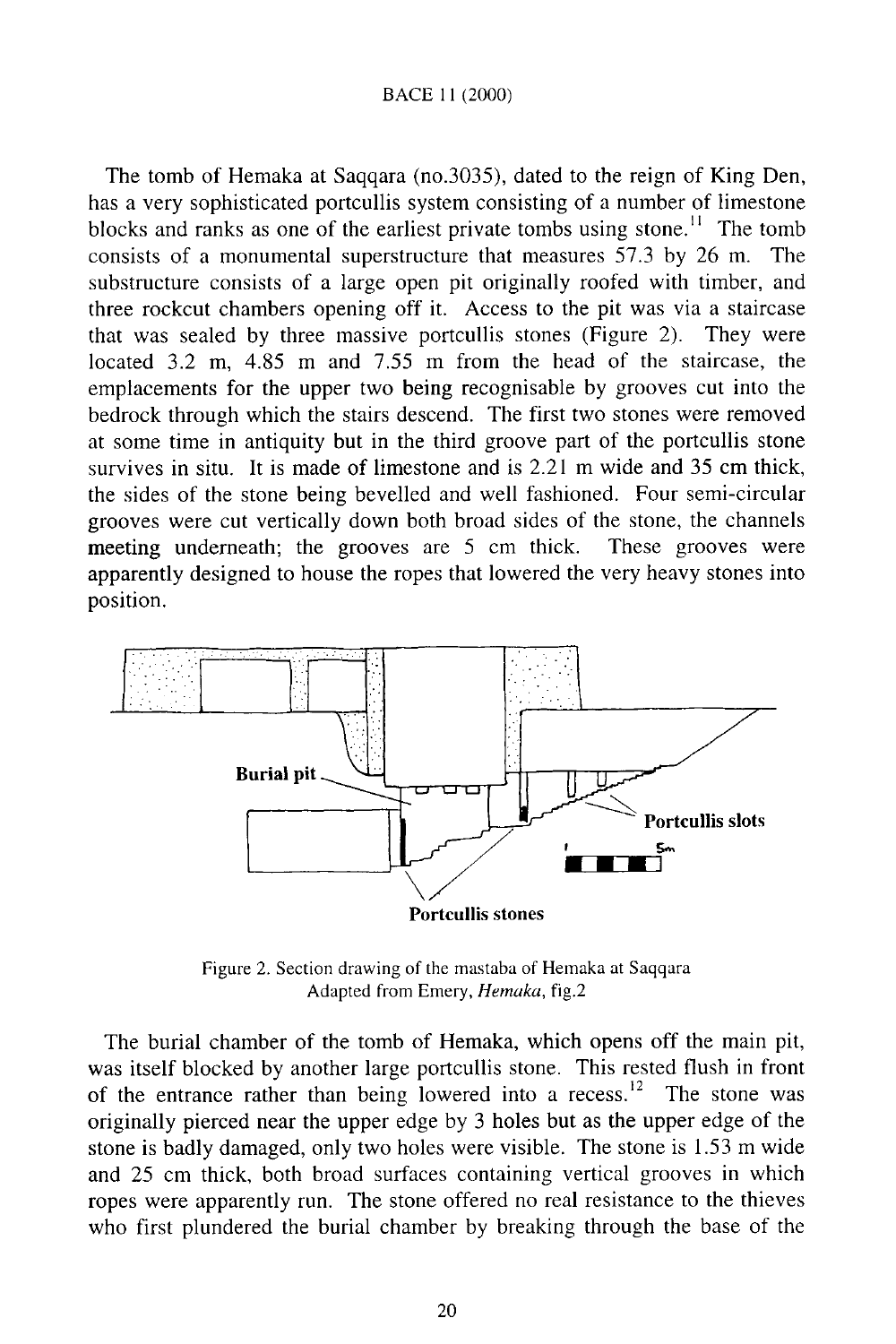stone where a large hole is present. At a subsequent period, when the roof had collapsed, thieves again entered the chamber cutting through the top of the stone.

The tomb of Ankh-ka (no.3036) at Saqqara is also dated to the reign of king Den.<sup>13</sup> A rockcut pit is reached via a staircase that terminates in a rockcut groove designed to take a portcullis. This groove is 2.7 m across and 63 cm wide, and this gives some indication of the size of the stone that once blocked the entrance. A second groove, similar to the first, is located midway down the staircase at the point where the staircase disappears beneath the thick external wall of the superstructure; it measures 2.27 m across and 40 cm wide. A horizontal roof at ground level covered the staircase between the two portcullis stones while the upper part of the staircase was filled with rubble upon which a brick paving was laid.

Portcullis stones protected the entrances of most late First Dynasty elite tombs at Saqqara. Tomb 3505, dating to the reign of King Qaa, had a stepped ramp leading to a pit roofed with timber.<sup>14</sup> A stone that was lowered through a slot created in the mudbrick superstructure sealed the entrance into the pit. Thieves had smashed the stone, but the dimensions could be established from the slot: 3.00 m high by 1.4 m wide by 25 cm thick. A similar tomb at Saqqara (no.3500), also dated to the reign of King Qaa, has a staircase leading directly into the burial pit.<sup>15</sup> Two massive portcullis stones were found in situ, the first one measuring 3.10 m by 1.35 m by 30 cm, the second measuring 2.60 m by 1.20 m by 25 cm. The stone closest to the chamber had two large circular holes about 13 cm in diameter carved in the upper section for the insertion of lowering ropes which were obviously of considerable size. After the burial, the lower part of the staircase was blocked up with brickwork, sealing the portcullis stones in place.

Tomb 1/1 at Helwan, originally excavated by Saad in 1944/5 and reexcavated by Macquarie University in 1997/8, is a large pit tomb of late First Dynasty date.<sup>1</sup> It consists of a large open pit lined with massive stone slabs. The staircase that leads from the north was blocked at the lower end by two large portcullis stones, which were found in situ. Both of the stones had been broken in antiquity. The lower of the two portcullis stones, damaged in the upper section, had one hole surviving in the upper part but probably originally had a second hole, while the other portcullis had two holes. These were located in the lower part of the stone and presumably the ropes for lowering the stones were wrapped around the stone. Both stones measure 1.15 m at the base, 1.00 m at the top and are 30 cm thick.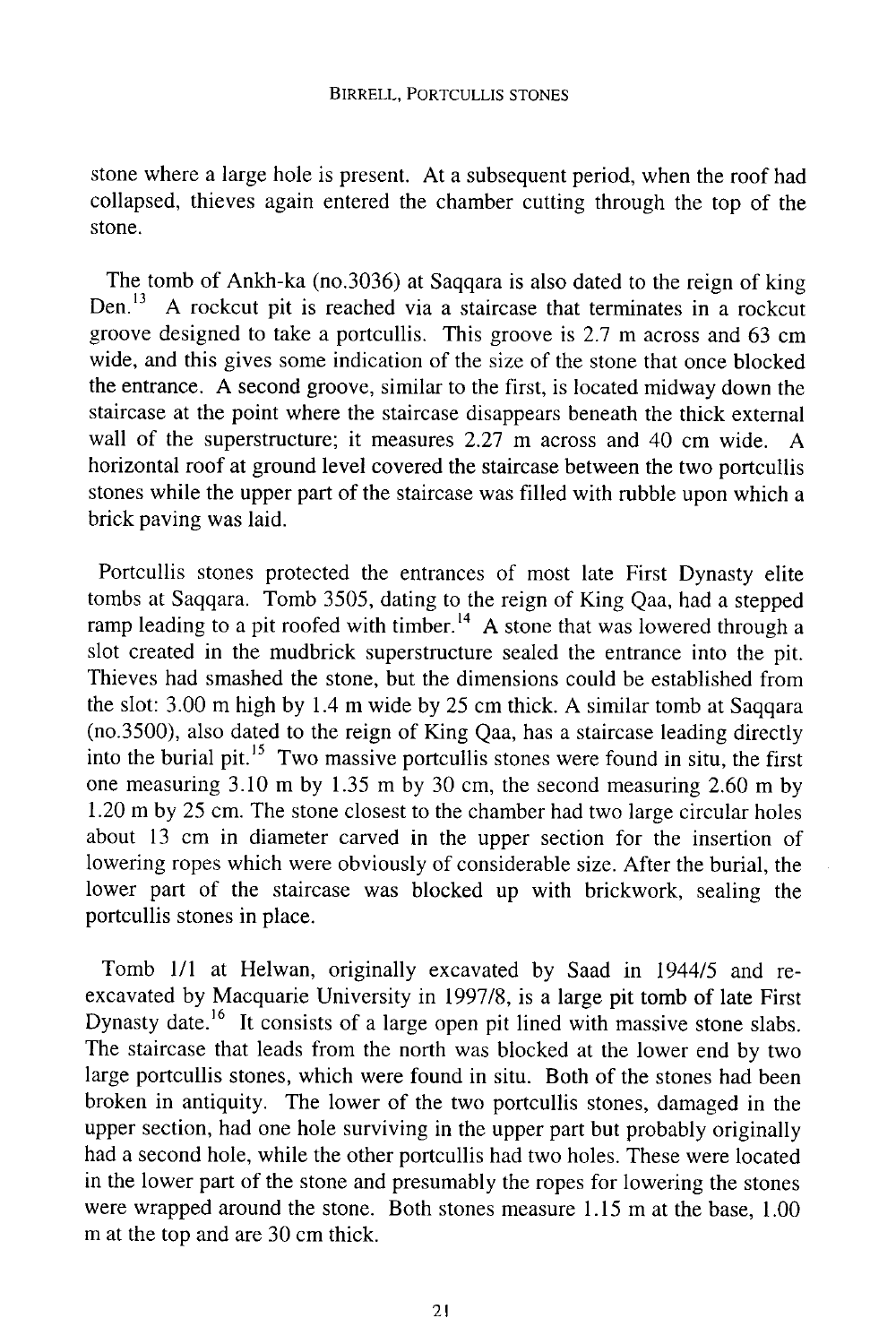## BACE 11 (2000)

In the Second Dynasty, requirements for increasing security meant that the burial chamber was cut entirely out of the bedrock, rather than being a pit roofed with timber and brick. A staircase was often cut to provide access to the subterranean chambers, the steep vertical face in front of the doorway shaped to house a portcullis block. A number of sophisticated Second Dynasty tombs with portcullis stones were excavated by Quibell,  $\mu$  and they share a number of common elements: the staircase has an L-shape bend in its access; the slot for the descending stone is carved from the native rock in such a way that it secures it into position; subsidiary chambers are located both inside and outside the portcullis block (the ones outside presumably containing food commodities which were not thought worthy of being protected). Tomb 2103, had brick superstructure walls and a gravel filling. A staircase led from south to north, ending in a portcullis blocking.<sup>18</sup> The stone was still in situ; the robbers had simply forced their way around it. Tomb 2302 at Saqqara, dated by sealings to the reign of King Ny-netjer, had a very elaborate system of defences, having three portcullis stones rather than the usual one.<sup>19</sup> A passage leads to a short staircase that at its lower end was blocked by a portcullis. The passage leading towards the burial chamber has two additional slots in which stones could be lowered into place. Tomb 2452 dates to the Second Dynasty.<sup>20</sup> A staircase descends 8 m from the top of the mastaba. A large portcullis stone was found in situ and Quibell mentions that it was more than 2 m high.

A desire for increased tomb security saw the use of multiple stone blocks in some tombs in the Second Dynasty. Tomb 2171 at Saqqara is a large mudbrick mastaba, excavated by Quibell, which can be dated to the Second Dynasty by sealings of Ny-netjer.<sup>21</sup> An irregular staircase gives access to a rectangular pit. The base of the staircase was sealed with five limestone blocks that had been roughly worked. Rather than being placed perpendicular to the axis of entry, the stones were placed side by side, creating a more secure blocking of the entrance with a sealing that measured at least 1.5 m thick. Another mastaba of similar date, Saqqara Tomb 2498, also had large limestone blocks laid side by side parallel to the axis of the entrance creating a more solid protection.<sup>22</sup>

Tombs of the Third Dynasty tended to be deeper, and where possible, protected by greater quantities of stone blocking. Petrie published a tomb of the Third Dynasty at Giza known as 'Covington's Tomb'. The steep staircase was blocked with a large limestone portcullis block.<sup>23</sup> At the site of Beit Khallaf, located near Abydos, John Garstang excavated a series of five mastabas that are dated to the Third Dynasty. Tomb Kl, dated to the reign of King Djoser by inscriptional evidence, was the largest of these monumental mastaba tombs, the superstructure measuring 85 m by 45 m and preserved to a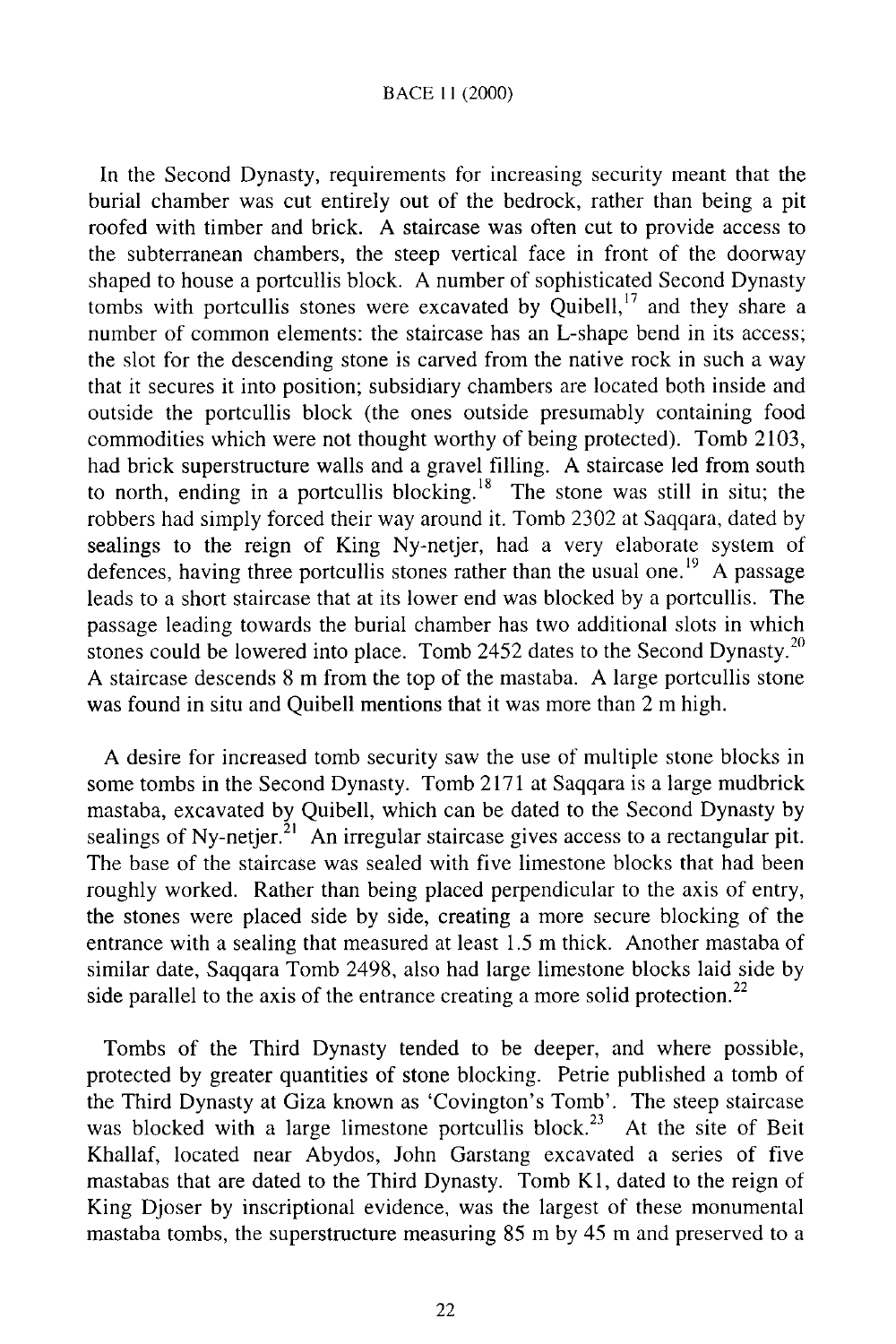height of 8 m. $^{24}$  The staircase entrance leads from the roof of the superstructure through the solid body of the mastaba, and thence through the solid bedrock to a subterranean chamber. Six large slabs of limestone provided one of the most elaborate systems of private tomb security in this period (Figure 3). One slab was placed at the top of the long descent, held in place by a groove on the western side. It had subsequently fallen or been pushed out of place and was found resting on the north side of the staircase; it measured 3.3 m high, 1.5 m wide and 45 cm thick. The other five stones were each lowered into position through shafts that were created in the superstructure and through the solid rock. These slots were each wider than the staircase so that they barred the way and could not be turned around. The stones were of increasing size as the entrance was approached - the second stone was 3.3 m high, 1.5 m wide and 65 cm thick while the sixth and last stone measured an incredible 5 m in height by 3 m wide by 45-60 cm thick. These parameters would give the block an estimated weight of about 15-20 tons and the vertical slot down which the stone was lowered was 25 m deep! Despite these elaborate precautions, the tomb had been robbed. Rather than finding the staircase and breaking through each portcullis stone, the thieves simply cut shafts through the superstructure and the desert bedrock directly into the burial chamber.



Figure 3. Tomb Kl at Beit Khallaf Adapted from Garstang, *Mahasna and Bet Khallaf,* pi.7

Tomb K2 at Beit Khallaf is another large mastaba tomb of the Third Dynasty.<sup>23</sup> It is rather unusual in that it consists of two substructures below a shared mastaba superstructure (Figure 4). In each case, a staircase with Lshape turn from east to south led into a subterranean chamber. Two portcullis stones that had been lowered into position protected the southern structure.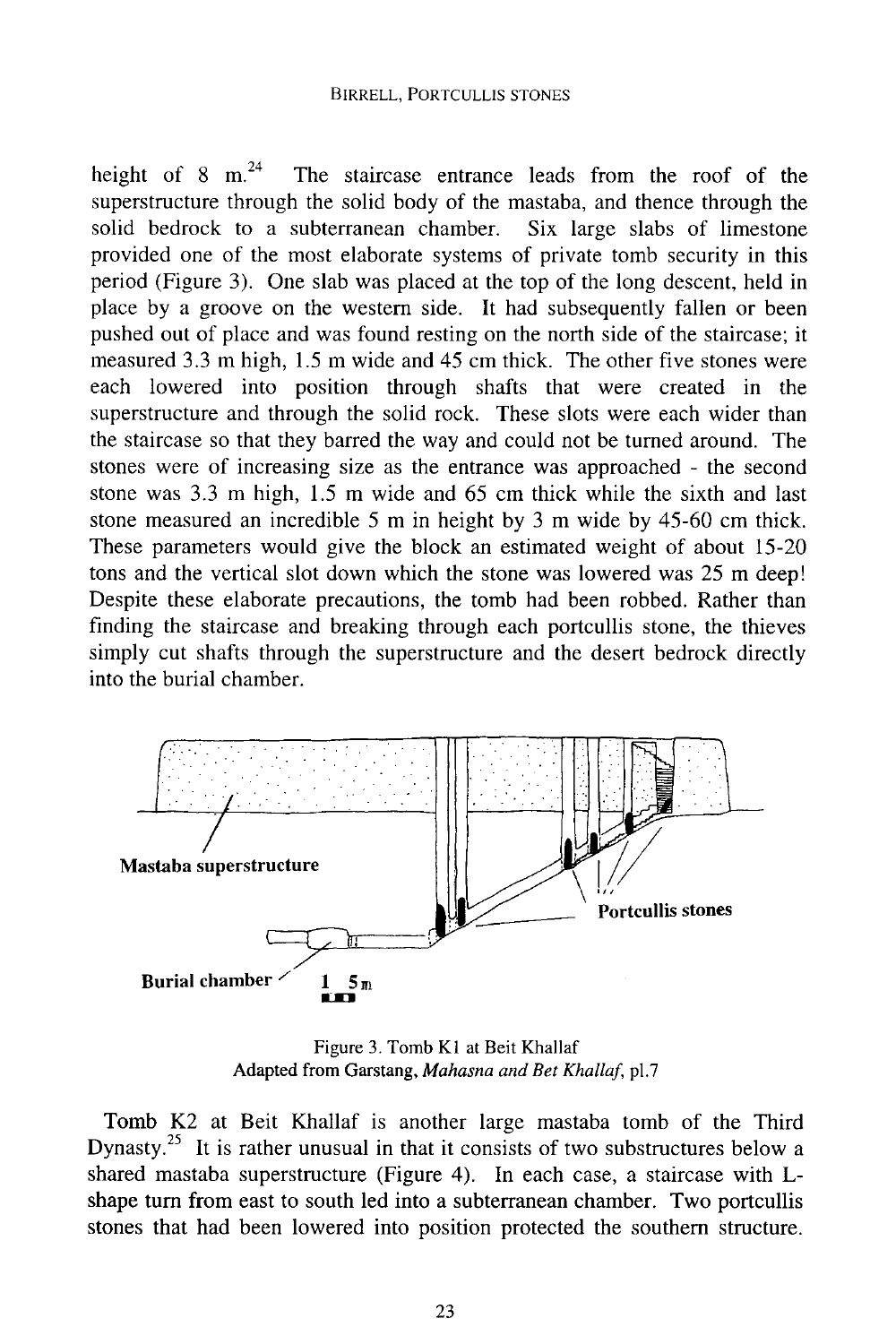The lower of the two stones was very large, measuring 5 m by 2.8 m by 60 cm. The northern structure is interesting because it retained a portcullis stone that had never been lowered; the tomb was apparently prepared but was never used. The stone in this case was found suspended in an open position in front of the entrance to the tomb, supported by mudbrick 'walls' which kept the stone 1.2 m above the floor of the passage. Three smaller mastabas (K3, K4 and K5) at Beit Khallaf provide further evidence of portcullis use in the Third Dynasty.<sup>26</sup>



Figure 4. Tomb K2 at Beit Khallaf Adapted from Garstang, *Mahasna and Bet Khallaf,* pi. 18

Garstang excavated other tombs dated to the Third Dynasty at the site of Reqaqnah, north of Beit Khallaf. The superstructure of Tomb 1 at Reqaqnah consists of a thick mudbrick wall filled with rubble surrounding a stairway trench cut into the desert surface.<sup> $2$ </sup> The stairs give access to a series of chambers that are entirely cut out of the native rock. A vertical face in the rock above the entrance to the door enabled a large stone block to be lowered to secure the entrance. This provides a close parallel with Tomb 4/4 at Helwan.

A number of Third Dynasty tombs were excavated by Reisner at the site of Naga ed-Der, on the left bank of the Nile near Abydos, and they show a number of similarities with Helwan Tomb 4/4. Naga ed-Der Tombs 573 and  $599<sup>28</sup>$  both had the small burial chamber closed off by a limestone block, the entrance to the chamber further secured by a mudbrick wall that closed off the doorway. The reason for the second, more basic blocking is unclear - it is doubtful that it served as a further security considering the use of an outer stone blocking. It is possible that the tomb was blocked up with the mudbrick wall after the burial had occurred as a way of stopping unauthorised access before the blocking stone could be manoeuvred into place.

Portcullis stones disappear in private tombs during the late Third Dynastyearly Fourth Dynasty presumably because so many burials of this kind had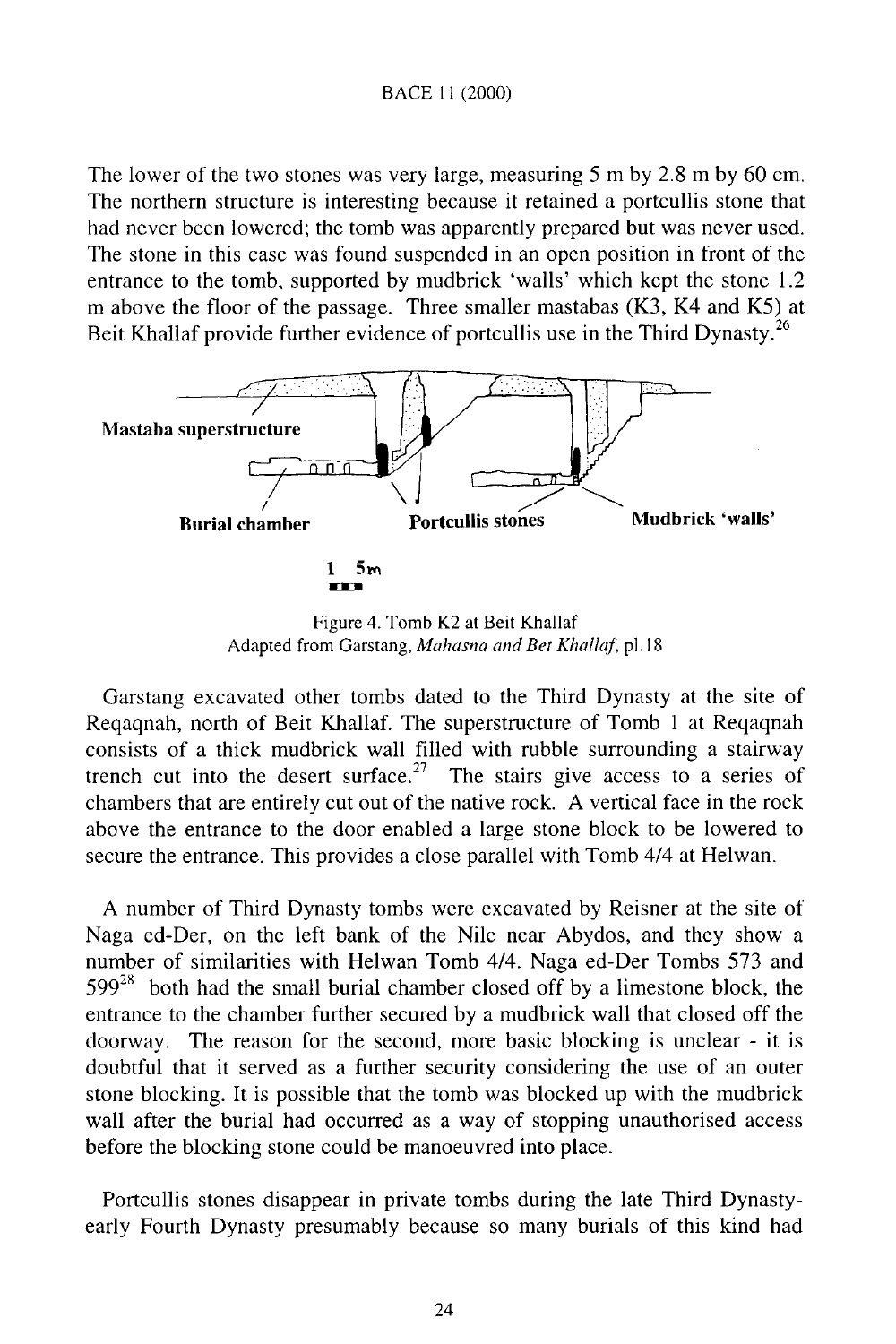### **BIRRELL, PORTCULLIS STONES**

been disturbed. The portcullis block could always be undermined or worked around if the surrounding material was of less durable material. The stairway entrance was soon abandoned and a deep vertical shaft was utilised instead. A number of early Fourth Dynasty shaft tombs, mainly dated to the reign of Sneferu (Saqqara mastaba 3073, <sup>29</sup> Meidum mastabas 4 and  $6^{30}$  being examples) sometimes incorporated a portcullis block that was lowered down the shaft in order to block off the entrance to the lateral burial chamber. By the reign of Khufu, however, loose debris and stones were used to block a vertical shaft, and this was presumably found to be more effective in securing the tomb.



Figure 5. Portcullis stones in the Giza Pyramid of Khufu Adapted from Arnold, *Building in Egypt,* fig. 5.15

The use of portcullis stones was retained in royal funerary architecture in the Fourth Dynasty. Heavy portcullises were lowered with ropes that wound around wooden beams, the ropes being manipulated in the corridor in front of the portcullises. Before the burial took place, the portcullis waited in small chambers above the corridor, the stones held in place by vertical wooden posts (figure 5). The system was not particularly successful because the robbers could work around the stones and make their way into the pyramid via the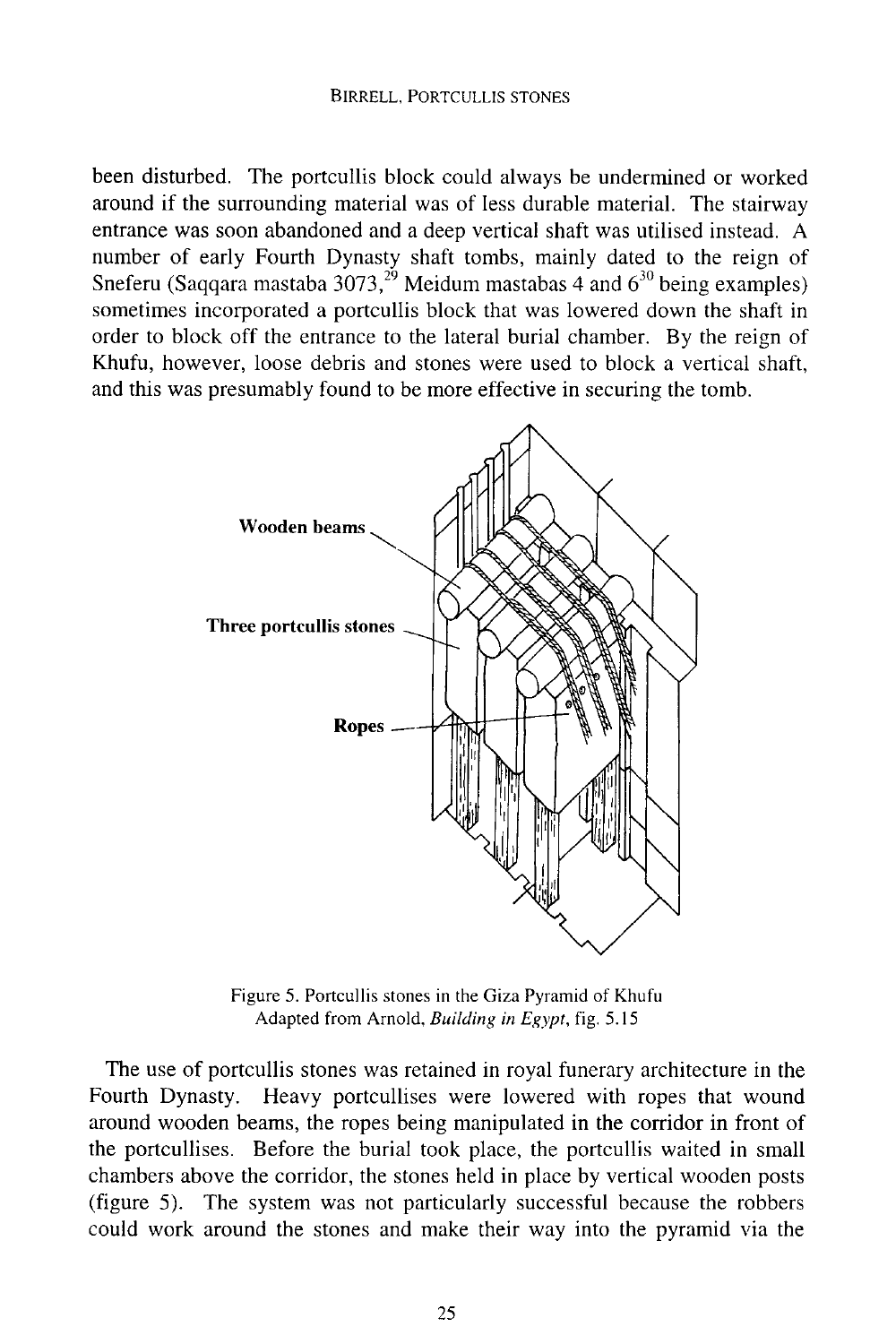## BACE 11 (2000)

storage chamber where the stones had been waiting. Pyramids of the Fifth and Sixth Dynasty invariably had three portcullis stones, the whole section of the passage being surrounded by granite. The presence of these portcullises was usually overcome by simply placing levels underneath then and then lifting them up far enough to pass underneath.

The Early Dynastic private tombs at Saqqara were apparently more secure than the royal tombs at Abydos. The large First Dynasty mastabas at Saqqara used far greater amounts of worked stone than the tombs at Umm el-Qaab. This has been explained as a result of the proximity of good quality stone to the necropoleis of the north, but it is difficult to believe that the kings of this period could not have brought stone to Abydos if they so wished. In the Second Dynasty, the royal tombs at Abydos are virtually unprotected, Khasekhemwy retaining an old fashioned pit tomb which had no provision for stone blocking. The availability of stone must not be the point at issue. It was presumably easier to police the royal necropolis, and thus the tombs there were not thought to warrant protection by the use of portcullises or other sophisticated methods of security.

The mechanism by which the heavy portcullis stones were lowered into place in mastabas remains uncertain. The holes that are preserved in portcullis stones clearly suggest that they were lowered using heavy ropes.<sup>31</sup> The massive stones were brought to the site and put in place above the doorway before the construction of the mastaba superstructure. The ropes do not survive in place i.e. connected to the portcullis stones, so they must have been threaded through the stone in such a way that they could be removed once the stone was in place. Because mudbrick mastabas are usually poorly preserved, we have very little idea about the mechanism by which the portcullis stones were lowered. Some wooden framework must have been created which would permit the stones to be held in place and then lowered after the burial.<sup>32</sup> In the case of the large mastabas, the portcullis stones must have been in their respective slots before the superstructure was built, since it is highly unlikely that the stones, some weighing up to 20 tons, were moved onto and across a less durable structure made of mudbrick. An elaborate wooden framework of some kind must have been built above the portcullis slots and presumably was incorporated into the superstructure, since this was built before the stones were put into place. The stones were held in place using mudbrick supports, as at Beit Khallaf, or they may have had wooden beams placed underneath them. Once the burial had taken place, the supports under the stone would be removed, the stone lowered into position, the ropes removed and the wooden

26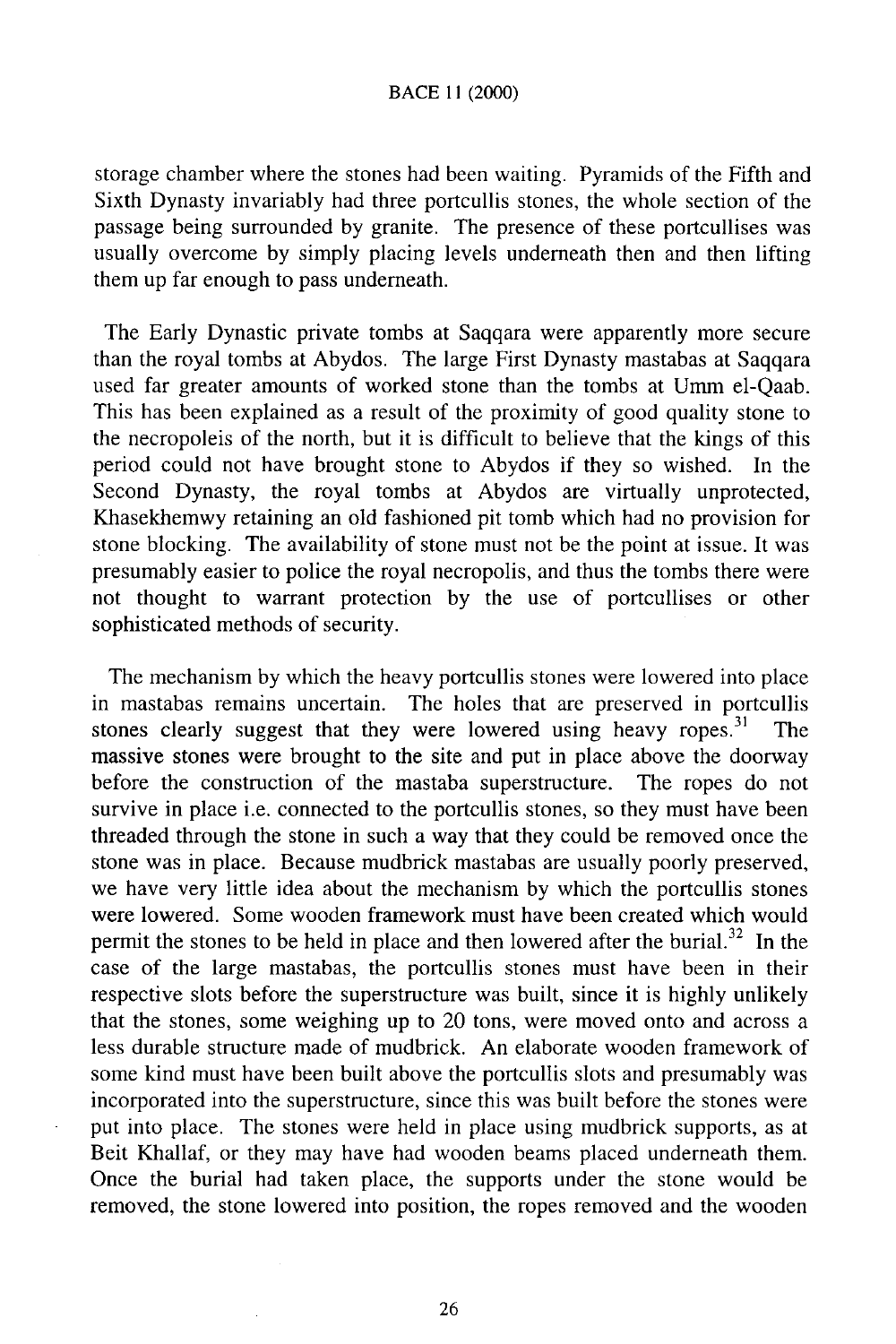framework dismantled. The slot down which the stone moved was then filled in and the tomb secured.

Despite its portcullis stone, Tomb 4/4 at Helwan was robbed shortly after burial. The thieves knew exactly where the slot was located; they simply removed the staircase filling in front of the stone and smashed their way through the block in order to gain access to the burial. The robbing of Tomb 4/4 was probably not a large-scale activity involving numerous people during daylight hours, since more time would undoubtedly have been expended on removing all precious commodities. We may suppose that only a few people were involved and that they wasted no time in getting away. How long it took them remains uncertain, but one wonders whether the portcullis blocking in this case, being located in a large cemetery relatively close to habitation, was designed to stop thieves from gaining access in a single night. The partial disturbance of a burial was likely to be noticed the following day.

The portcullis system of defending a private tomb was undoubtedly the most sophisticated method of securing a tomb at the time. The large stone blocks that were used to seal the entrance formed the strongest barrier that was available in an era of mudbrick building. Certainly the general effectiveness of the stairway-portcullis system is suggested by Garstang who relates that in his excavation of a mastaba tomb of the Third Dynasty at Beit Khallaf, it took 60 men seven weeks to get into the burial chamber.<sup>33</sup> Tomb 4/4 at Helwan belonged to an official of the Memphite court who had enough connections with the administration to acquire a stone block that could be used to secure his tomb. The stone was not large in comparison with contemporary tombs, but it may have been considered security enough for a cemetery that was actively being used. The backfilling of the staircase and the presence of a portcullis stone was unfortunately not enough of a deterrent and his tomb was robbed, possibly in a single night, by thieves who did not linger to clear out the tomb completely. Despite all the measures taken to secure the burials of this period, no private tomb guarded by a portcullis has ever been found intact.

 $\mathbf{I}$ D. Arnold, *Building in Egypt: Pharaonic Stone Masonry* (Oxford, 1991), p.28  $\overline{2}$ 

A. Lucas, *Ancient Egyptian Materials and Industries*, 4<sup>*\\timerarely* (London, 1989), pp.52-3.</sup> For the handling of large stone blocks see S.Clarke and R.Engelbach, *Ancient Egyptian Construction and Architecture* (London, 1930), pp.84-95

 $\overline{\mathbf{3}}$ B. Adams, "Elite Graves at Hierakonpolis" in J.Spencer, *Aspects of Early Egypt*  (London, 1996), p.2, fig.2. My thanks to I.Casey for this reference.

 $\overline{4}$ W.M.F. Petrie, *The Royal Tombs of the First Dynasty*, vol II (London, 1902), pp.9-11, pl.LXn; A J. Spencer, *Early Egypt* (London, 1993), fig.3